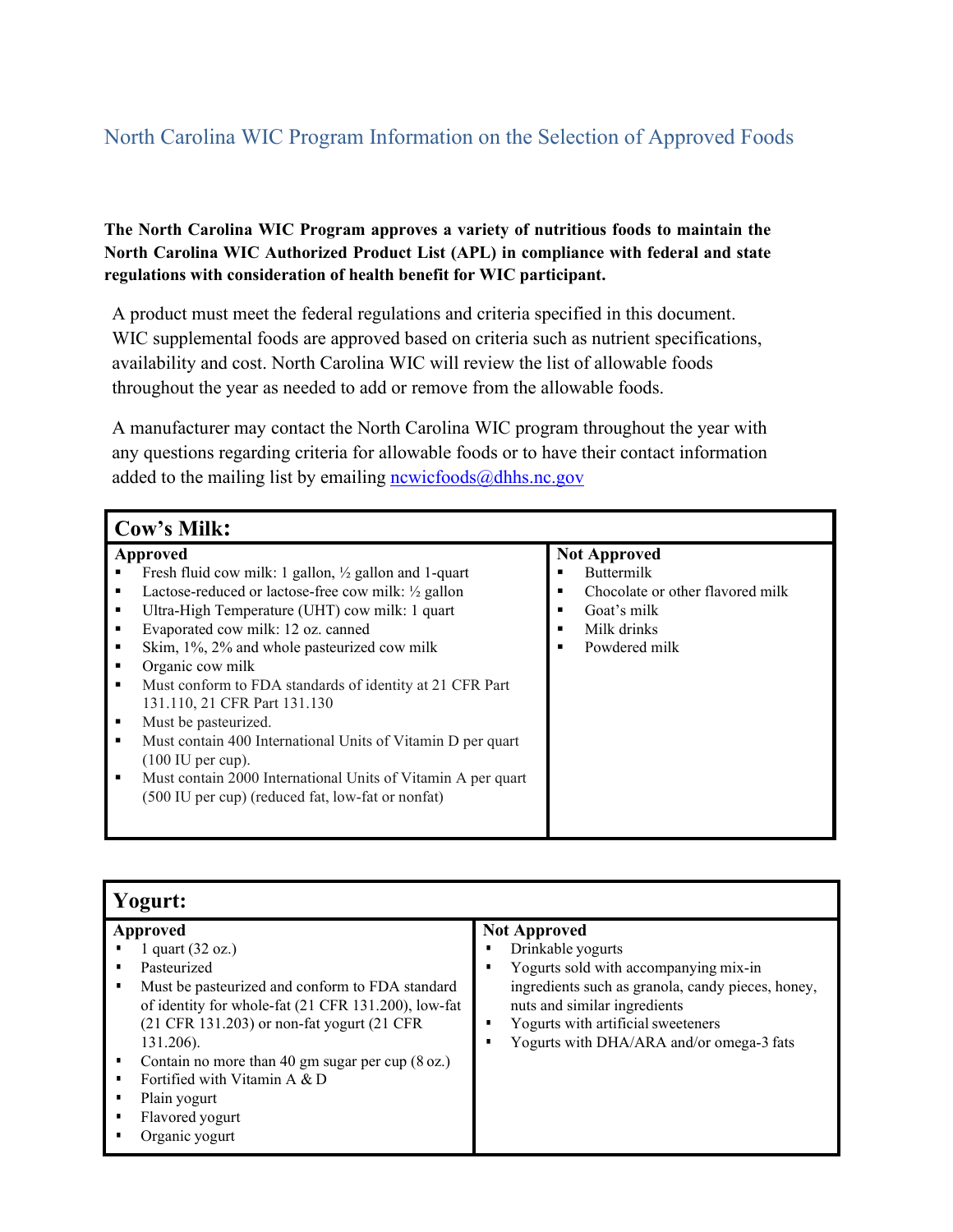## **Soy-based Beverage**:

#### **Approved**

- 64 oz. containers, unflavored<br>■ Organic sov-based beverage
- Organic soy-based beverage<br>■ Fortified to meet the followin
- Fortified to meet the following nutrient levels, in accordance with fortification guidelines issued by FDA per 8 oz. cup soy-based beverage:
	- o 276 milligrams calcium
	- o 8 grams protein
	- 500 IU Vitamin A
	- o 100 IU Vitamin D
	- 24 milligrams magnesium
	- o 222 milligrams phosphorus
	- o 349 milligrams potassium
	- o 0.4 milligrams riboflavin<br>0 1.1 micrograms Vitamin l
	- 1.1 micrograms Vitamin B12

### **Not Approved**

- Flavored soy-based beverage<br>■ Sov-based beverage with artif
- Soy-based beverage with artificial sweeteners<br>■ Soy-based beverages with DHA/ARA and/or
- Soy-based beverages with DHA/ARA and/or omega-3 fats

| Tofu:                                                                                              |                                                                                                               |  |  |
|----------------------------------------------------------------------------------------------------|---------------------------------------------------------------------------------------------------------------|--|--|
| Approved<br>14 oz. $-16$ oz. prepackaged<br>Calcium-set tofu prepared with calcium salts (e.g.     | <b>Not Approved</b><br>Tofu with added fats, sugars, oils or salt (sodium)<br>Tofu with artificial sweeteners |  |  |
| calcium sulfate)<br>May also contain other coagulants (i.e. magnesium<br>chloride)<br>Organic tofu | Tofu with DHA/ARA and/or omega-3 fat                                                                          |  |  |

| <b>Cheese:</b> |                                                       |                                                                    |  |  |
|----------------|-------------------------------------------------------|--------------------------------------------------------------------|--|--|
| Approved       |                                                       | <b>Not Approved</b>                                                |  |  |
|                | 8-ounce or 16-ounce size packages                     | Cheese foods                                                       |  |  |
| $\blacksquare$ | Forms including block, sliced (wrapped or             | Cheese products<br>$\blacksquare$                                  |  |  |
|                | unwrapped), snack, cubed, shaped, crumbled, strips,   | Cheese spreads<br>٠                                                |  |  |
|                | sticks, diced, grated, string or shredded cheese      | Cheese with additions such as wine, nuts, seeds,<br>$\blacksquare$ |  |  |
| $\blacksquare$ | Any of the following types of cheese or blends of any | jalapenos, pimentos, herbs, spices, seasonings or                  |  |  |
|                | of these cheeses:                                     | flavorings (wine or smoked)                                        |  |  |
|                | <b>Brick</b><br>$\Omega$                              | Deli or hoop cheese                                                |  |  |
|                | Cheddar<br>$\Omega$                                   |                                                                    |  |  |
|                | Colby<br>$\circ$                                      |                                                                    |  |  |
|                | Monterey Jack<br>$\circ$                              |                                                                    |  |  |
|                | Mozzarella<br>$\circ$                                 |                                                                    |  |  |
|                | Muenster<br>$\circ$                                   |                                                                    |  |  |
|                | Pasteurized processed American<br>$\Omega$            |                                                                    |  |  |
|                | Provolone<br>$\Omega$                                 |                                                                    |  |  |
|                | <b>Swiss</b><br>$\Omega$                              |                                                                    |  |  |
|                | Lower-sodium varieties                                |                                                                    |  |  |
| ٠              | Reduced-fat and reduced-cholesterol varieties         |                                                                    |  |  |
| ٠              | Organic Cheese                                        |                                                                    |  |  |
| п              | Must conform to FDA standard of identity at 21 CFR    |                                                                    |  |  |
|                | Part 133                                              |                                                                    |  |  |
| $\blacksquare$ | Must be domestic cheese made from 100%                |                                                                    |  |  |
|                | pasteurized milk                                      |                                                                    |  |  |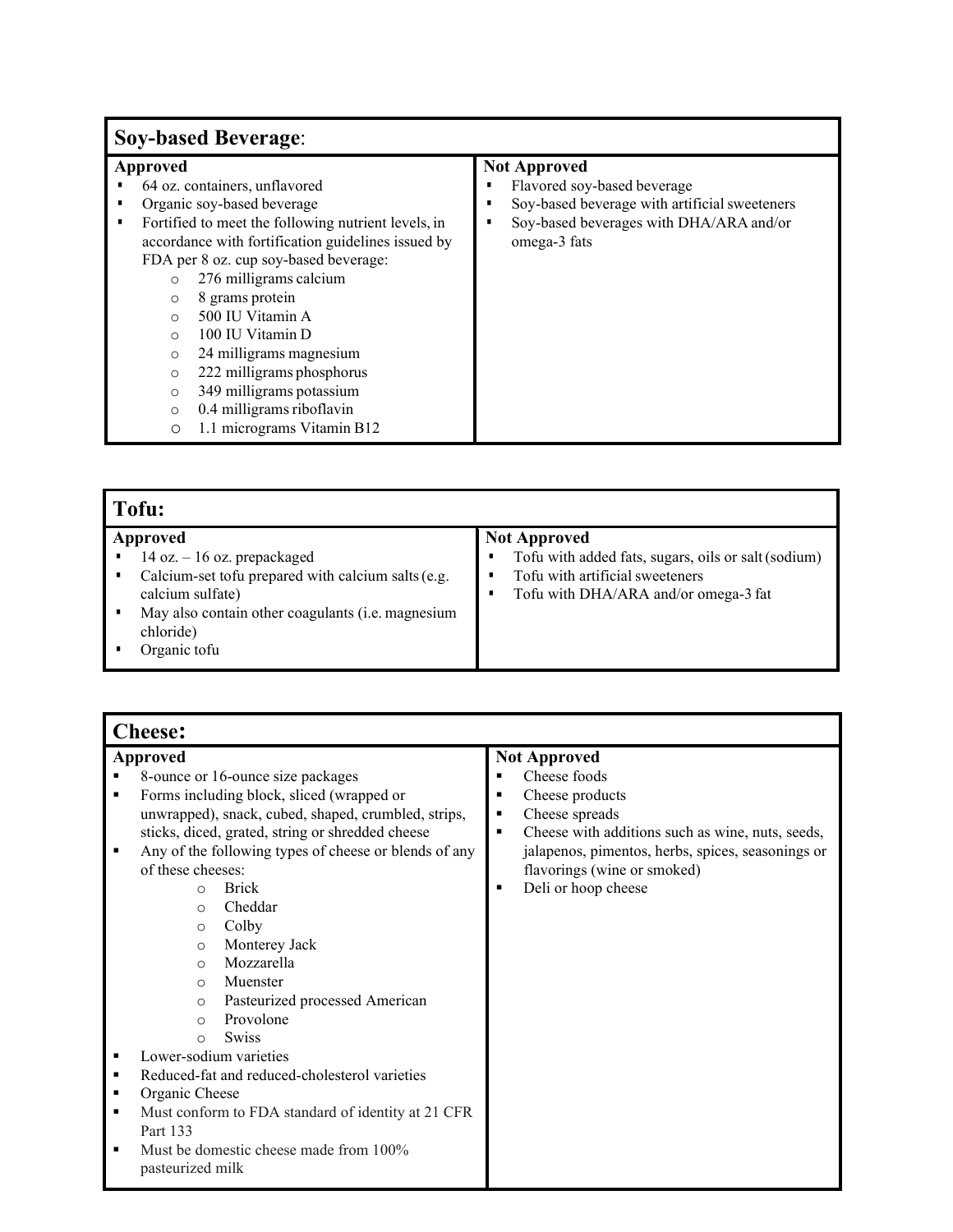| Eggs:                                                                                                                                                                                                                                                                                                                  |                                                             |  |  |
|------------------------------------------------------------------------------------------------------------------------------------------------------------------------------------------------------------------------------------------------------------------------------------------------------------------------|-------------------------------------------------------------|--|--|
| <b>Approved</b><br>One dozen container, chicken eggs only<br>All sizes<br>п<br>All grades<br>White or Brown eggs<br>п<br>Specialty eggs such as low-cholesterol, cage-free,<br>٠<br>stress-free, free-range, vitamin-enriched, antibiotic-<br>free, vegetarian-fed-hen, no-growth-hormones, fertile<br>or organic eggs | <b>Not Approved</b><br>Powdered, liquid or hard-boiled eggs |  |  |

| Fish:       |                                                                                                                                                                                                                                                                 |                                                                                |  |
|-------------|-----------------------------------------------------------------------------------------------------------------------------------------------------------------------------------------------------------------------------------------------------------------|--------------------------------------------------------------------------------|--|
| ٠<br>٠<br>٠ | Approved<br>5 oz. - 6 oz. cans or foil packs<br>Organic Fish<br>Pink Salmon: Any brand, plain unseasoned<br>packed in water and with or without bones (21)<br>CFR 161.170)<br>Chunk-Light Tuna: Any brand, plain<br>unseasoned packed in water (21 CFR 161.190) | <b>Not Approved</b><br>Fish with added ingredients<br>Lunch packs or kits<br>٠ |  |

| <b>Concentrate Juice:</b> |  |
|---------------------------|--|
|---------------------------|--|

| Concentrate Juice.                   |                                                                                                                                                                                                                                                                                                                                                                                                                                                                                                                                                                                                                                                                          |                                                                                                                                                                                                                                                                                                                                                        |  |  |
|--------------------------------------|--------------------------------------------------------------------------------------------------------------------------------------------------------------------------------------------------------------------------------------------------------------------------------------------------------------------------------------------------------------------------------------------------------------------------------------------------------------------------------------------------------------------------------------------------------------------------------------------------------------------------------------------------------------------------|--------------------------------------------------------------------------------------------------------------------------------------------------------------------------------------------------------------------------------------------------------------------------------------------------------------------------------------------------------|--|--|
| Approved                             |                                                                                                                                                                                                                                                                                                                                                                                                                                                                                                                                                                                                                                                                          | <b>Not Approved</b>                                                                                                                                                                                                                                                                                                                                    |  |  |
| ٠<br>٠<br>٠<br>٠<br>٠<br>٠<br>٠<br>٠ | $11.5$ oz. $-12$ oz. containers<br>Organic juice<br>100% fruit or vegetable juice or blends of any<br>fruit or vegetable, unsweetened, pasteurized<br>Frozen or shelf stable concentrate<br>Must conform to FDA standard of identity (21<br>CFR part 146 for fruit juice), (21 CFR part 156 for<br>vegetable juice)<br>Juices fortified with calcium, vitamin D or<br>vitamin C<br>Must contain a minimum of 30 mg of Vitamin C<br>per 100 ml of juice or 72 mg of Vitamin C per 8<br>oz. (e.g., Vitamin C = $90\%$ U.S. RDA for women<br>per 6 fluid ounces juice)<br>Vegetable juice may be regular or low sodium<br>Packaged in plastic, glass, cans, or refrigerated | Concentrate products with guidance for diluting to<br>less than single strength<br>Juice drinks or cocktails<br>Juices promoted for use by infants<br>Juices with added nutrients/additives (other than<br>calcium, vitamin D or vitamin C)<br>Juices with DHA/ARA and/or omega-3 fats<br>л<br>Juices with artificial sweeteners<br>п<br>Sports drinks |  |  |
|                                      | paper cartons                                                                                                                                                                                                                                                                                                                                                                                                                                                                                                                                                                                                                                                            |                                                                                                                                                                                                                                                                                                                                                        |  |  |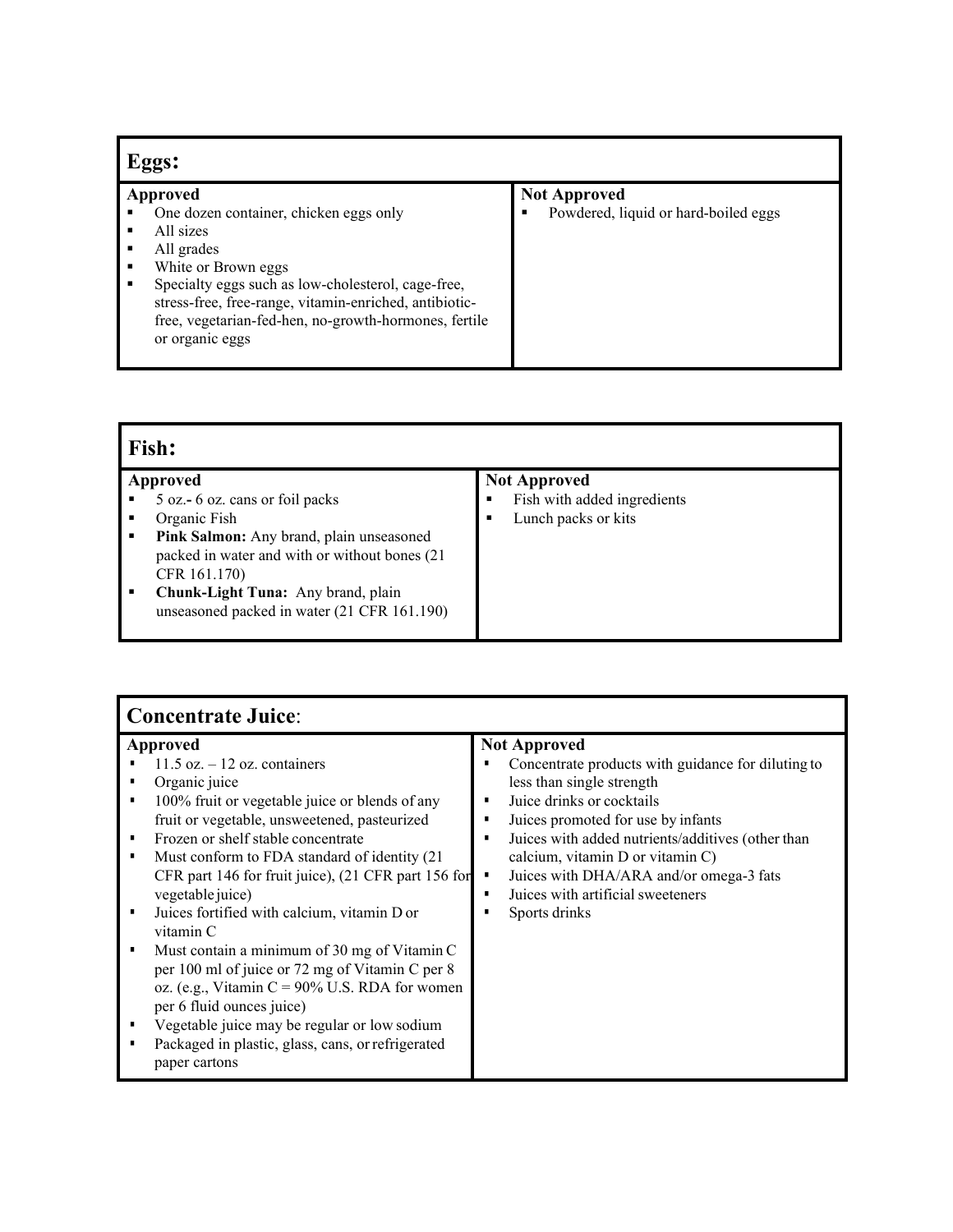# **Single Strength Juice:**

| Cereal:                                                                                                                                                                                                                                                                                                                                                                                                                                                                                                                                                                                                                                                                                                                                                                                                                                                                                                                                                                                                                                                                                                                           |                                                                                                                                                   |  |
|-----------------------------------------------------------------------------------------------------------------------------------------------------------------------------------------------------------------------------------------------------------------------------------------------------------------------------------------------------------------------------------------------------------------------------------------------------------------------------------------------------------------------------------------------------------------------------------------------------------------------------------------------------------------------------------------------------------------------------------------------------------------------------------------------------------------------------------------------------------------------------------------------------------------------------------------------------------------------------------------------------------------------------------------------------------------------------------------------------------------------------------|---------------------------------------------------------------------------------------------------------------------------------------------------|--|
| Approved<br>12 oz. to 36 oz. size bag or box<br>Organic cereal<br>For all cereals (whole grain and non-whole grain):<br>Must meet FDA standard of identify for ready-<br>П<br>to-eat and instant and regular hot cereal<br>Must contain a minimum of 28 mg of iron per<br>П<br>100 grams of dry cereal<br>Must contain $\leq$ 21.2 grams of sucrose and<br>П<br>other sugars per 100 grams of dry cereal; $\leq 6$<br>grams sugar/dry oz. cereal<br>For whole grain cereals:<br>Whole wheat or whole grain must be primary<br>ingredient by weight<br>Must meet labeling requirements for making a<br>٠<br>health claim as a "whole grain foods with<br>moderate fat content"<br>Must contain a minimum of 51% whole grains<br>П<br>(using dietary fiber as the indicator)<br>Must meet the regulatory definitions for "low<br>٠<br>saturated fat" $( \leq 1 \text{ gram saturated fat per})$<br>RACC*) and "low cholesterol" ( $\leq 20$<br>milligrams cholesterol per RACC*)<br>Must bear quantitative trans fat labeling<br>п<br>Contain $\leq 6.5$ grams total fat per RACC* and<br>П<br>$\leq$ 0.5 grams trans fat per RACC* | <b>Not Approved</b><br>Single serving packets<br>Cereals with artificial sweeteners<br>Cereals with DHA/ARA and/or omega-3 fats<br>$\blacksquare$ |  |
| * RACC = Reference Amount Customarily Consumed                                                                                                                                                                                                                                                                                                                                                                                                                                                                                                                                                                                                                                                                                                                                                                                                                                                                                                                                                                                                                                                                                    |                                                                                                                                                   |  |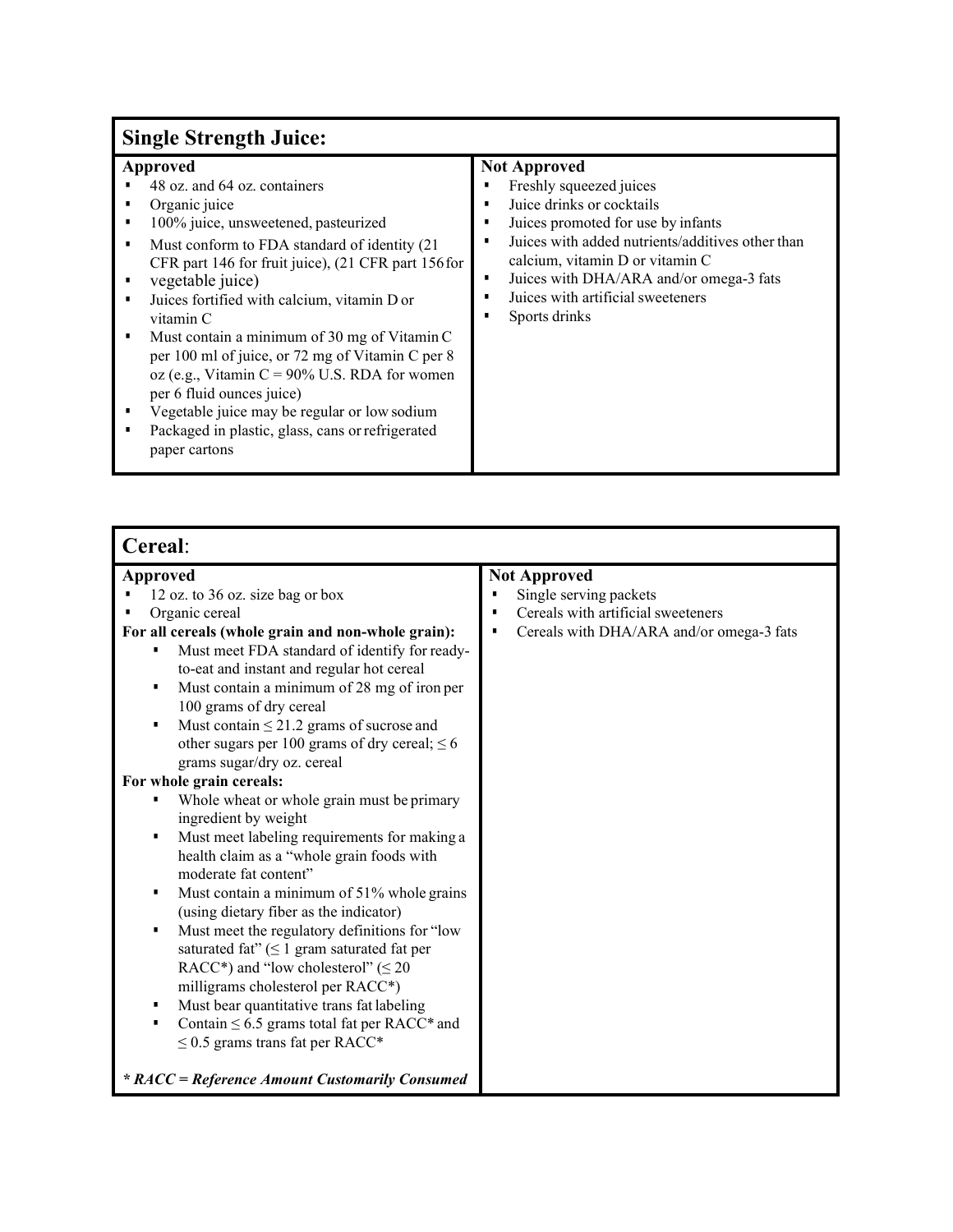| <b>Bread:</b>                                                                                                                                                                                                                                                                                                                                                                                                                                                                                                                                                                                                                                                              |                                                                                       |  |  |  |
|----------------------------------------------------------------------------------------------------------------------------------------------------------------------------------------------------------------------------------------------------------------------------------------------------------------------------------------------------------------------------------------------------------------------------------------------------------------------------------------------------------------------------------------------------------------------------------------------------------------------------------------------------------------------------|---------------------------------------------------------------------------------------|--|--|--|
| <b>Approved</b><br>$16$ oz. loaf<br>100% whole-grain and/or whole-wheat bread                                                                                                                                                                                                                                                                                                                                                                                                                                                                                                                                                                                              | <b>Not Approved</b><br>Bagels, buns or rolls<br>п<br>Bread with artificial sweeteners |  |  |  |
| Organic bread<br><b>Whole Wheat Bread</b><br>Whole wheat bread must conform to FDA<br>standard of identity (21 CFR 136.180) "Whole                                                                                                                                                                                                                                                                                                                                                                                                                                                                                                                                         | Bread with DHA/ARA and/or omega-3 fats<br>٠                                           |  |  |  |
| wheat flour" and/or "bromated whole<br>wheat flour" must be the only flours listed in<br>the ingredient list                                                                                                                                                                                                                                                                                                                                                                                                                                                                                                                                                               |                                                                                       |  |  |  |
| <b>Whole Grain Bread</b><br>Whole grain bread must conform to FDA<br>standard of identity (21 CFR 136.110) AND<br>must meet labeling requirements for making a<br>health claim as a "whole grain foods with<br>moderate fat content"<br>Must contain a minimum of 51% whole<br>grains (using dietary fiber as the indicator)<br>Must meet the regulatory definitions for "low<br>٠<br>saturated fat" $( \leq 1$ gram saturated fat per<br>RACC*) and "low cholesterol" ( $\leq 20$<br>milligrams cholesterol per RACC*)<br>Must bear quantitative trans fat labeling<br>٠<br>Contain $\leq 6.5$ grams total fat per RACC* and<br>٠<br>$\leq$ 0.5 grams trans fat per RACC* |                                                                                       |  |  |  |
| * RACC = Reference Amount Customarily Consumed                                                                                                                                                                                                                                                                                                                                                                                                                                                                                                                                                                                                                             |                                                                                       |  |  |  |

## **Brown Rice:**

| Approved       |                                   | <b>Not Approved</b> |                                                 |
|----------------|-----------------------------------|---------------------|-------------------------------------------------|
|                | $14 oz. - 16 oz.$ bag or box      |                     | Brown rice with added sugar, fats, oils or salt |
| $\blacksquare$ | Plain, whole-grain brown rice     |                     | (sodium)                                        |
| ٠.             | Instant, quick or regular cooking |                     | Mixtures of rice                                |
|                | Organic brown rice                |                     | Seasoned or flavored rice                       |
|                |                                   |                     | Brown rice with artificial sweeteners           |
|                |                                   |                     | Brown rice with DHA/ARA and/or omega-3 fats     |

| <b>Tortillas:</b>                                                                                  |                                            |  |
|----------------------------------------------------------------------------------------------------|--------------------------------------------|--|
| Approved                                                                                           | <b>Not Approved</b>                        |  |
| 16 oz. package                                                                                     | Hard-shelled corn tortillas                |  |
| Organic tortillas                                                                                  | Tortillas with artificial sweeteners       |  |
| Soft corn (yellow or white) tortillas: must be made                                                | Tortillas with DHA/ARA and/or omega-3 fats |  |
| from ground masa flour (corn flour) using                                                          |                                            |  |
| traditional processing methods                                                                     |                                            |  |
| Whole wheat tortillas: "Whole Wheat Flour" must<br>be the ONLY flour listed in the ingredient list |                                            |  |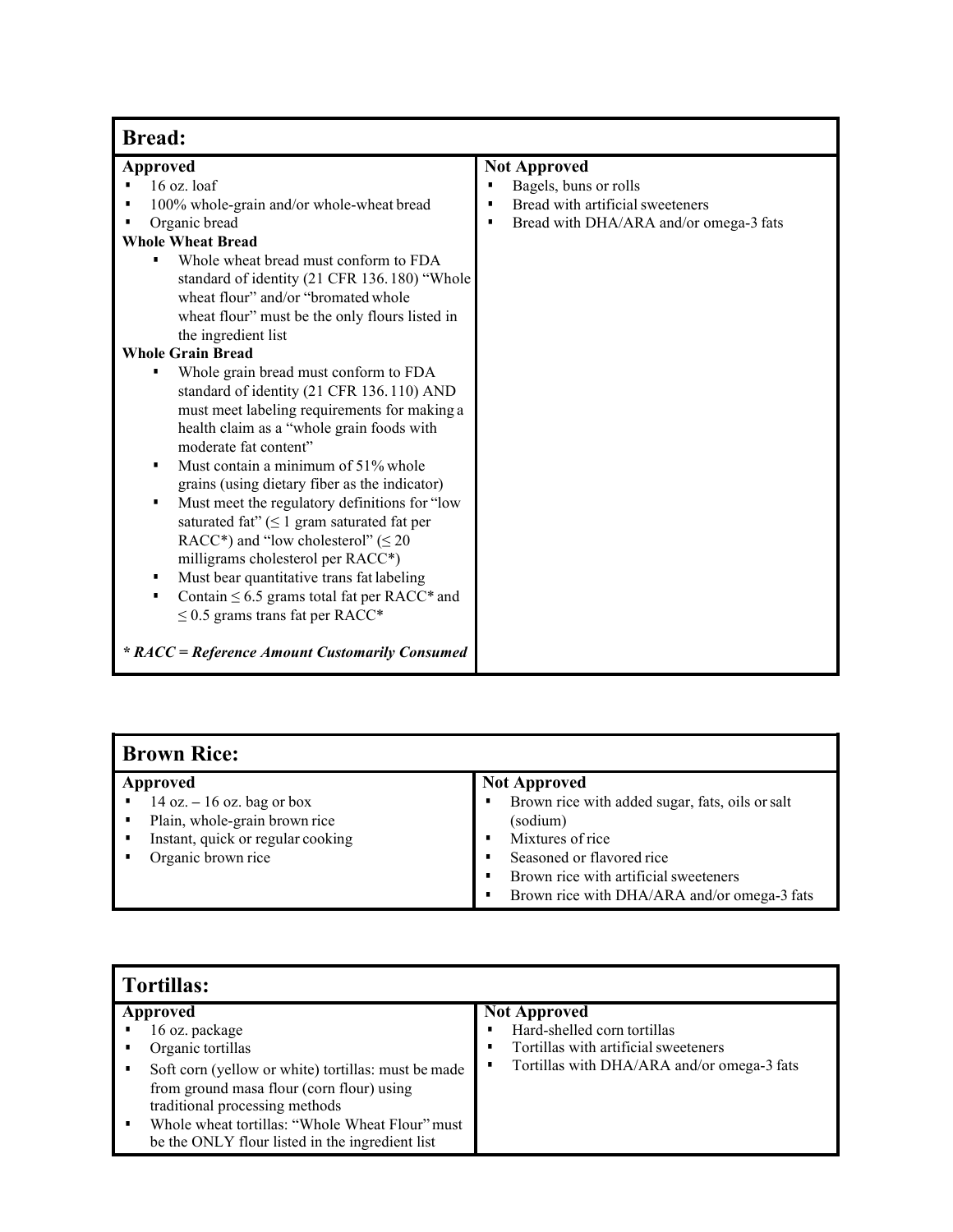| <b>Whole Wheat Pasta:</b>                                                                                                                                                                                                                                                     |                                                                                                                  |  |
|-------------------------------------------------------------------------------------------------------------------------------------------------------------------------------------------------------------------------------------------------------------------------------|------------------------------------------------------------------------------------------------------------------|--|
| Approved<br>16 oz. package<br>Must conform to the FDA standard of identity (21)<br>٠<br>CFR 139.138)<br>Organic pasta<br>100% whole-grain and/or whole-wheat pasta:<br>"Whole Wheat Flour" and "Whole Durum Wheat"<br>Flour" must be the only flours listed in the ingredient | <b>Not Approved</b><br>Added sugars, fats, oils or salt (i.e., sodium)<br>Pasta with DHA/ARA and/or omega-3 fats |  |
|                                                                                                                                                                                                                                                                               |                                                                                                                  |  |

| <b>Mature Legumes (Beans, Peas, Lentils):</b>                                                                                                                                                                   |                                                                                                                                                                                                                                                                                                               |  |
|-----------------------------------------------------------------------------------------------------------------------------------------------------------------------------------------------------------------|---------------------------------------------------------------------------------------------------------------------------------------------------------------------------------------------------------------------------------------------------------------------------------------------------------------|--|
| Approved<br>16 oz. bag or box<br>$15 \text{ oz.} - 16 \text{ oz.}$ cans<br>DRY BEANS, PEAS, LENTILS<br>Any type of plain, unseasoned mature dry<br>beans, peas or lentils<br>Organic dry beans, peas or lentils | <b>Not Approved</b><br>Canned beans with meat or added sugars, fat or oils<br>Frozen mature legumes (beans, peas or lentils)<br>May obtain with cash-value benefit-only<br>$\circ$<br>Green beans or green peas (canned, fresh or frozen)<br>May obtain with cash-value benefit only<br>$\circ$<br>Soup mixes |  |
| <b>CANNED BEANS, PEAS, LENTILS</b><br>Any type of plain, unseasoned mature canned<br>beans, peas or lentils<br>Low-sodium mature canned beans, peas or<br>п<br>lentils<br>Organic canned beans                  |                                                                                                                                                                                                                                                                                                               |  |

## **Peanut Butter**:

| ٠ | Approved<br>$16$ oz. $-18$ oz. containers<br>Must conform to FDA Standard of Identity (21 CFR<br>164.150)<br>Natural or Organic peanut butter<br>Less-sugar varieties<br>Lower-sodium, sodium-free or salt-free varieties<br>Reduced-fat varieties<br>Plain, creamy, crunchy, chunky or whipped | <b>Not Approved</b><br>Freshly ground peanut butter<br>٠<br>Peanut butter combinations (such as jelly,<br>٠<br>chocolate, honey, marshmallow)<br>Peanut butter spread<br>Peanut butter with artificial sweeteners<br>٠<br>Peanut butter with DHA/ARA and/or omega-3 fats<br>٠ |
|---|-------------------------------------------------------------------------------------------------------------------------------------------------------------------------------------------------------------------------------------------------------------------------------------------------|-------------------------------------------------------------------------------------------------------------------------------------------------------------------------------------------------------------------------------------------------------------------------------|
|   |                                                                                                                                                                                                                                                                                                 |                                                                                                                                                                                                                                                                               |

| Infant Cereal:                                                                                                                                                    |                                                                                                                                                                                                 |  |
|-------------------------------------------------------------------------------------------------------------------------------------------------------------------|-------------------------------------------------------------------------------------------------------------------------------------------------------------------------------------------------|--|
| Approved<br>8 oz. containers<br>Plain, dry infant cereal<br>Organic infant cereal<br>Must contain minimum of 45 milligrams of iron<br>per 100 grams of dry cereal | <b>Not Approved</b><br>Infant cereal with added fruit or formula<br>Infant cereal with artificial sweeteners<br>Infant cereal with added DHA/ARA, omega-3 fats,<br>prebiotics and/or probiotics |  |